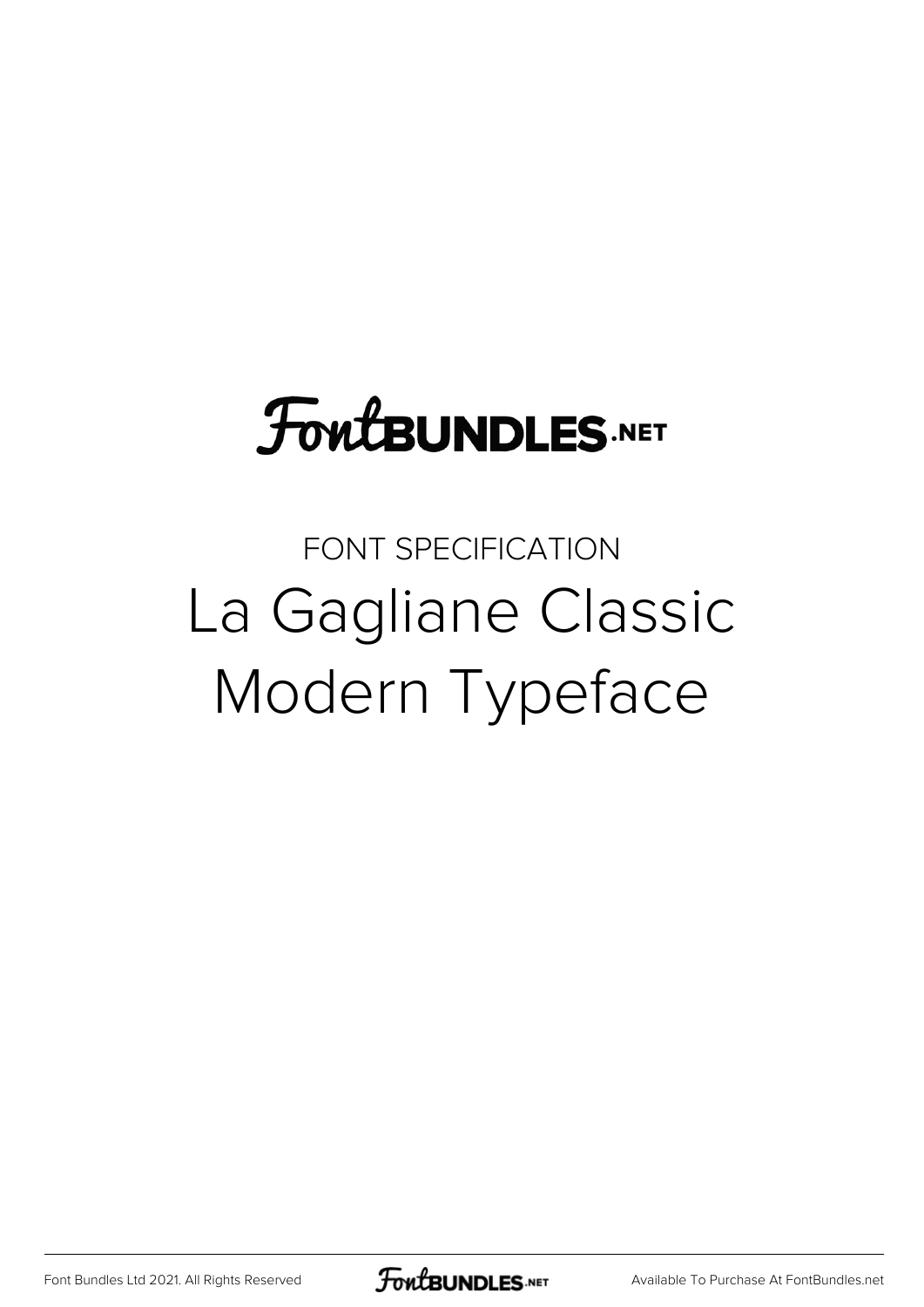### La Gagliane Icon - Regular

Uppercase Characters



Numbers

Punctuation and Symbols

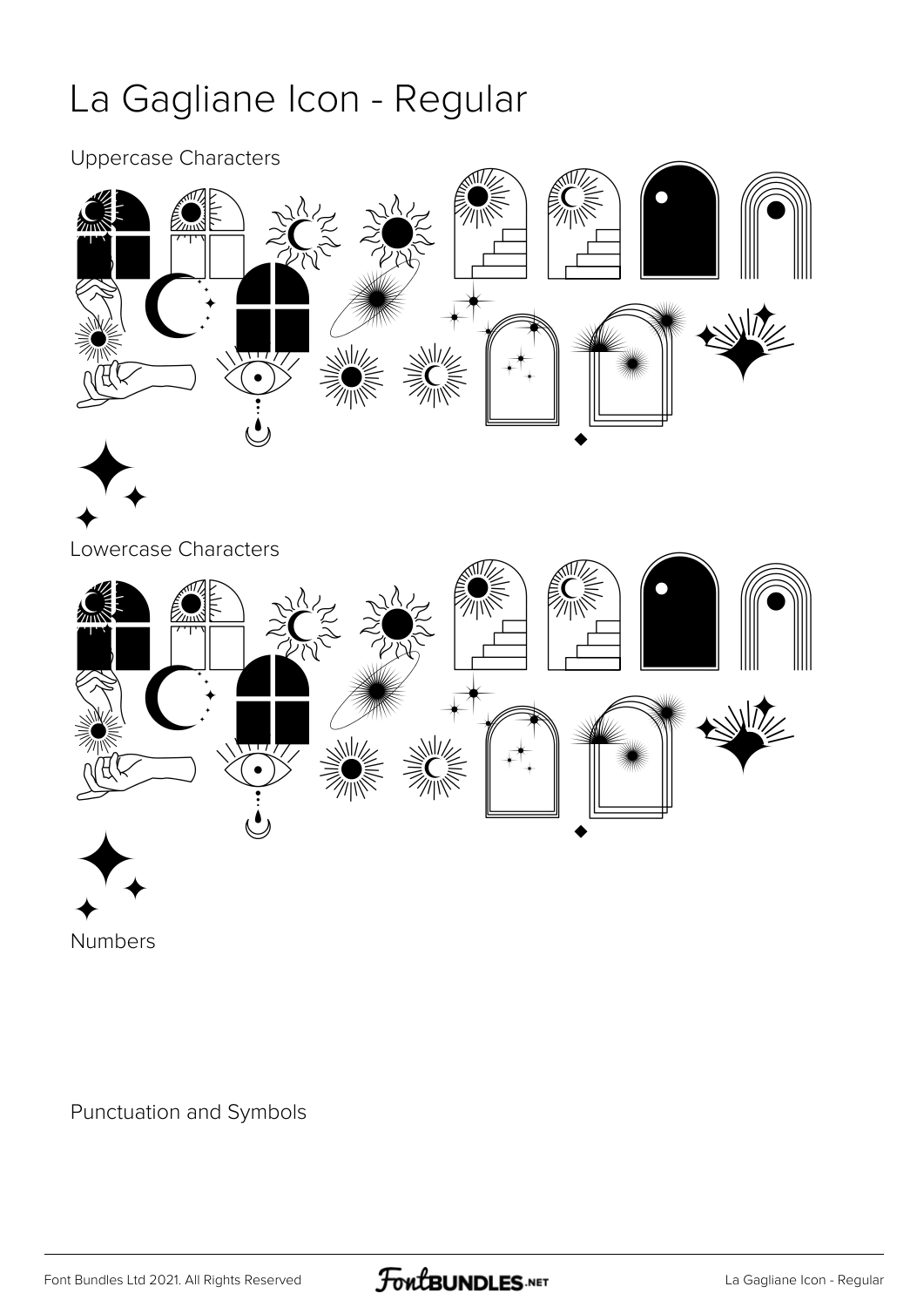All Other Glyphs



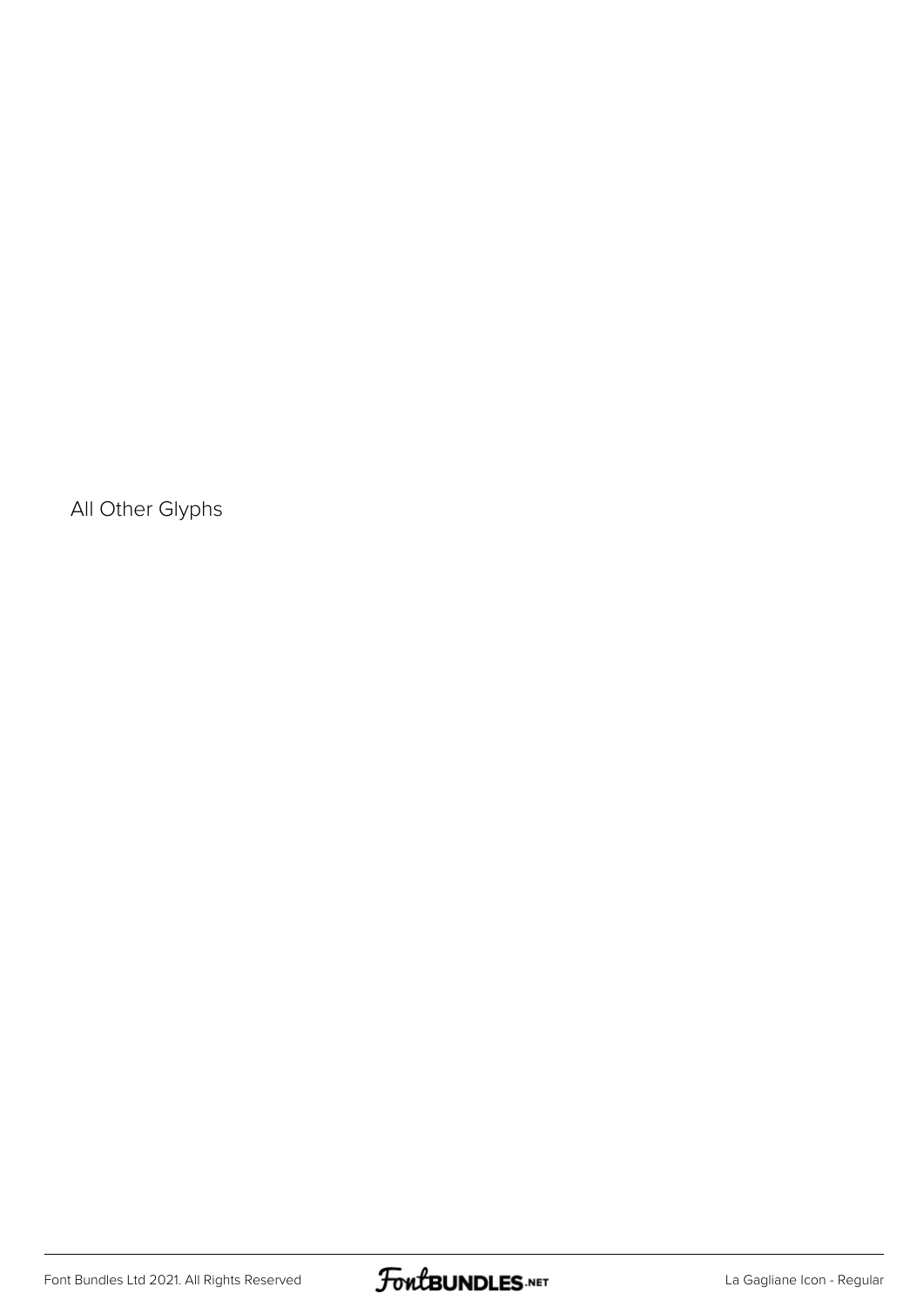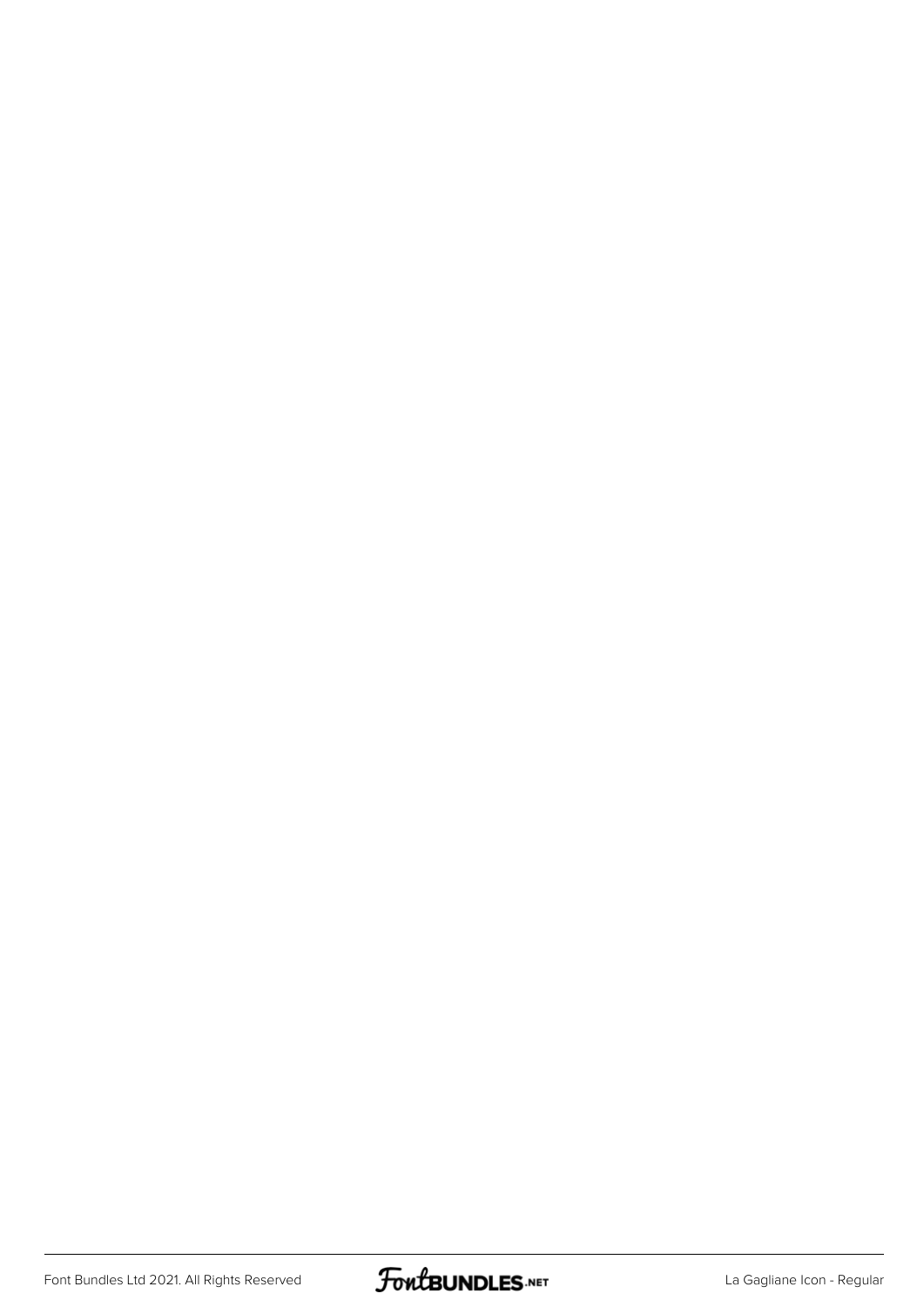



## Lowercase Characters abcdefghijklm<br>nopgrsfuvwxy

#### Numbers

0123456789

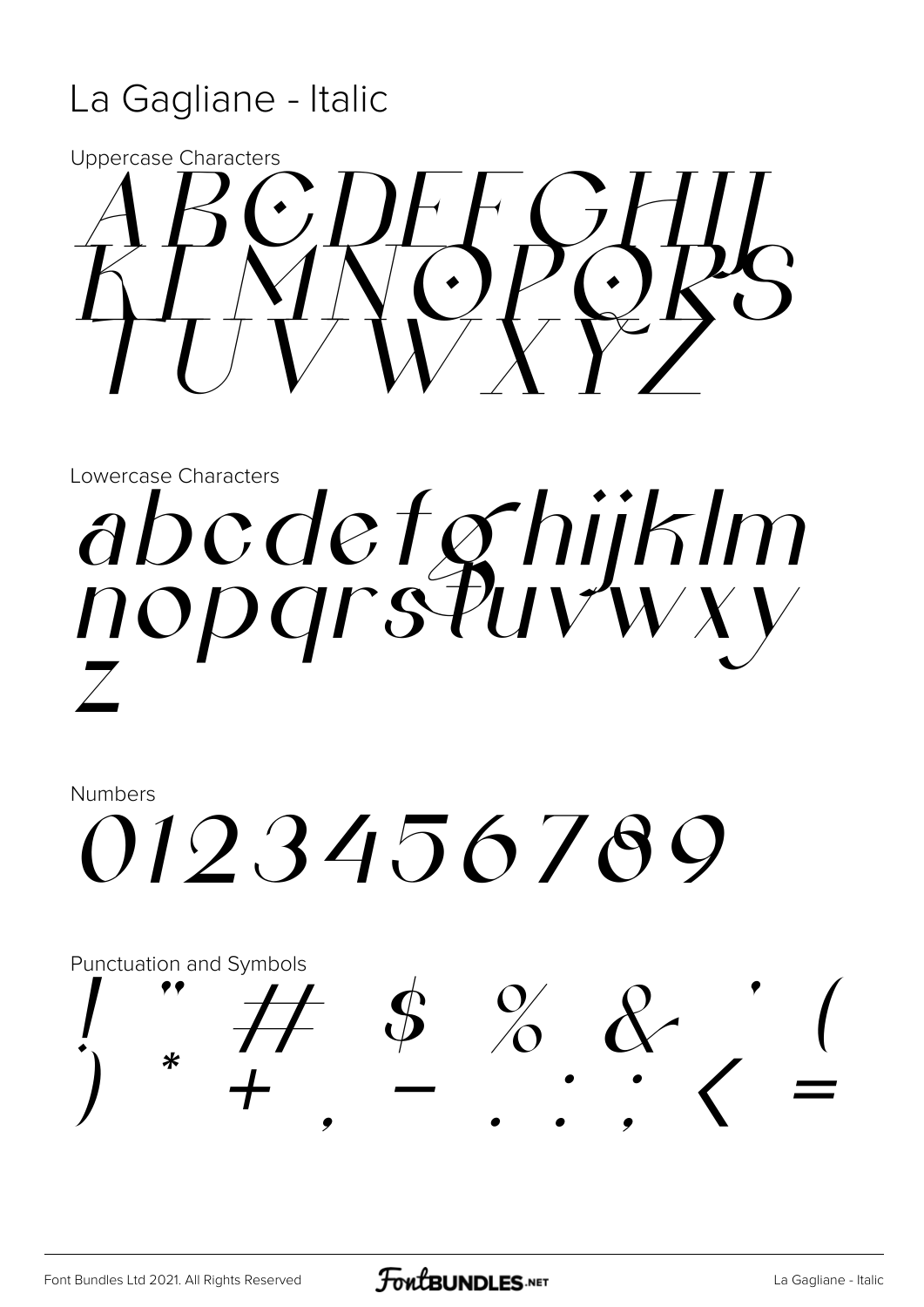$\sum_{i=1}^{n} \left( \begin{array}{c} 1 & 1 \\ 0 & \overline{1} \end{array} \right) \begin{array}{c} 1 & 1 \\ 1 & \overline{1} \end{array} \begin{array}{c} 1 & 1 \\ 1 & \overline{1} \end{array}$ 

All Other Glyphs

AAAAAAECE FFFIIIPN  $\dot{\mathcal{O}}\dot{\mathcal{O}}\dot{\mathcal{O}}\dot{\mathcal{O}}\dot{\mathcal{O}}\times\mathcal{O}\dot{\mathcal{U}}\dot{\mathcal{U}}$ ÚÜÝ pß à á â ā ä åæç è é é ë i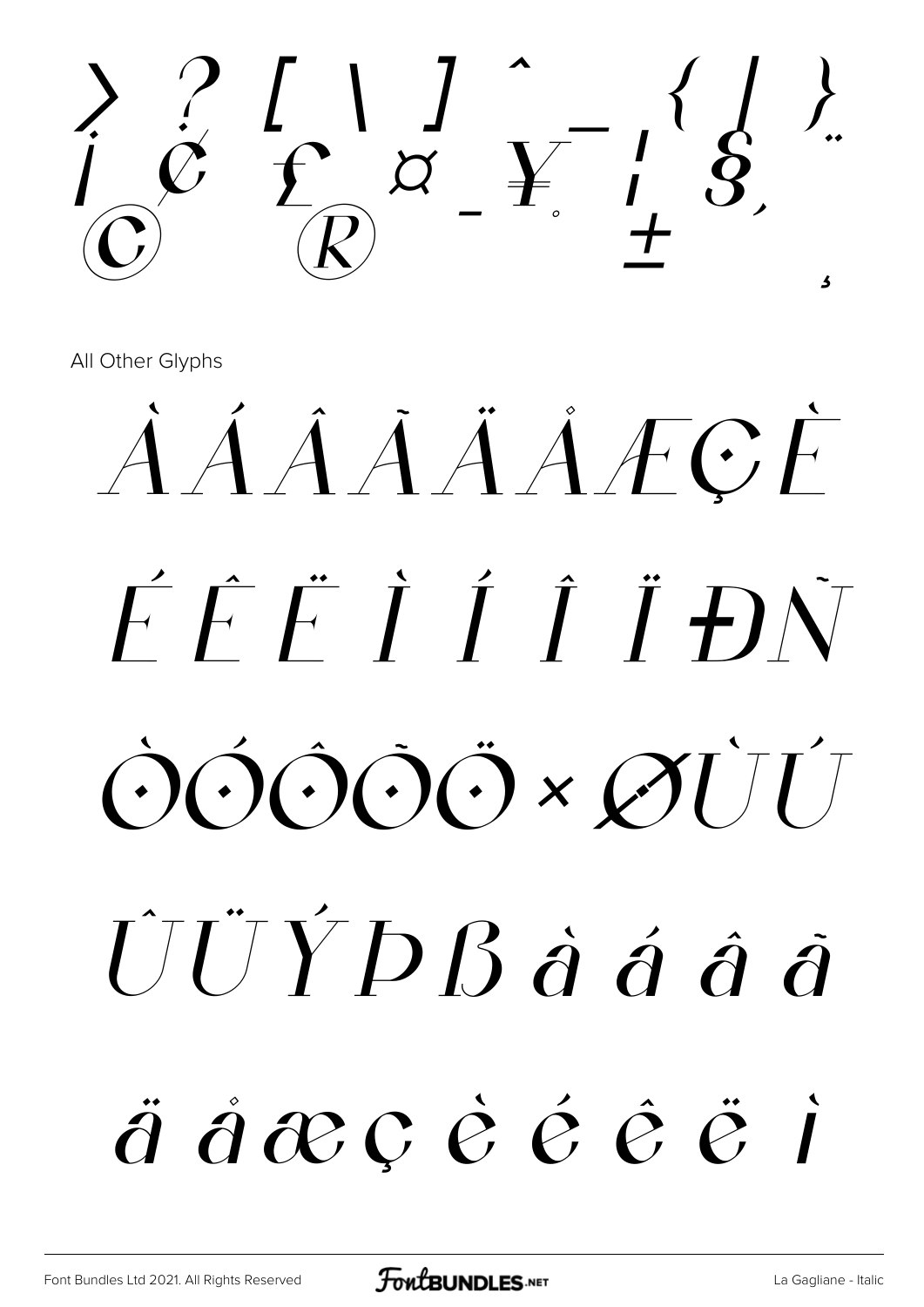í i jónòóo  $\ddot{\mathcal{O}}$   $\dot{\mathcal{O}}$   $\dot{\mathcal{O}}$   $\dot{\mathcal{O}}$   $\dot{\mathcal{O}}$   $\dot{\mathcal{O}}$   $\ddot{\mathcal{O}}$   $\ddot{\mathcal{O}}$   $\ddot{\mathcal{O}}$ M A C C H AQUIVA  $T\!M$ Aaçekoug  $\mathcal{L}$ Legier ji jygggigy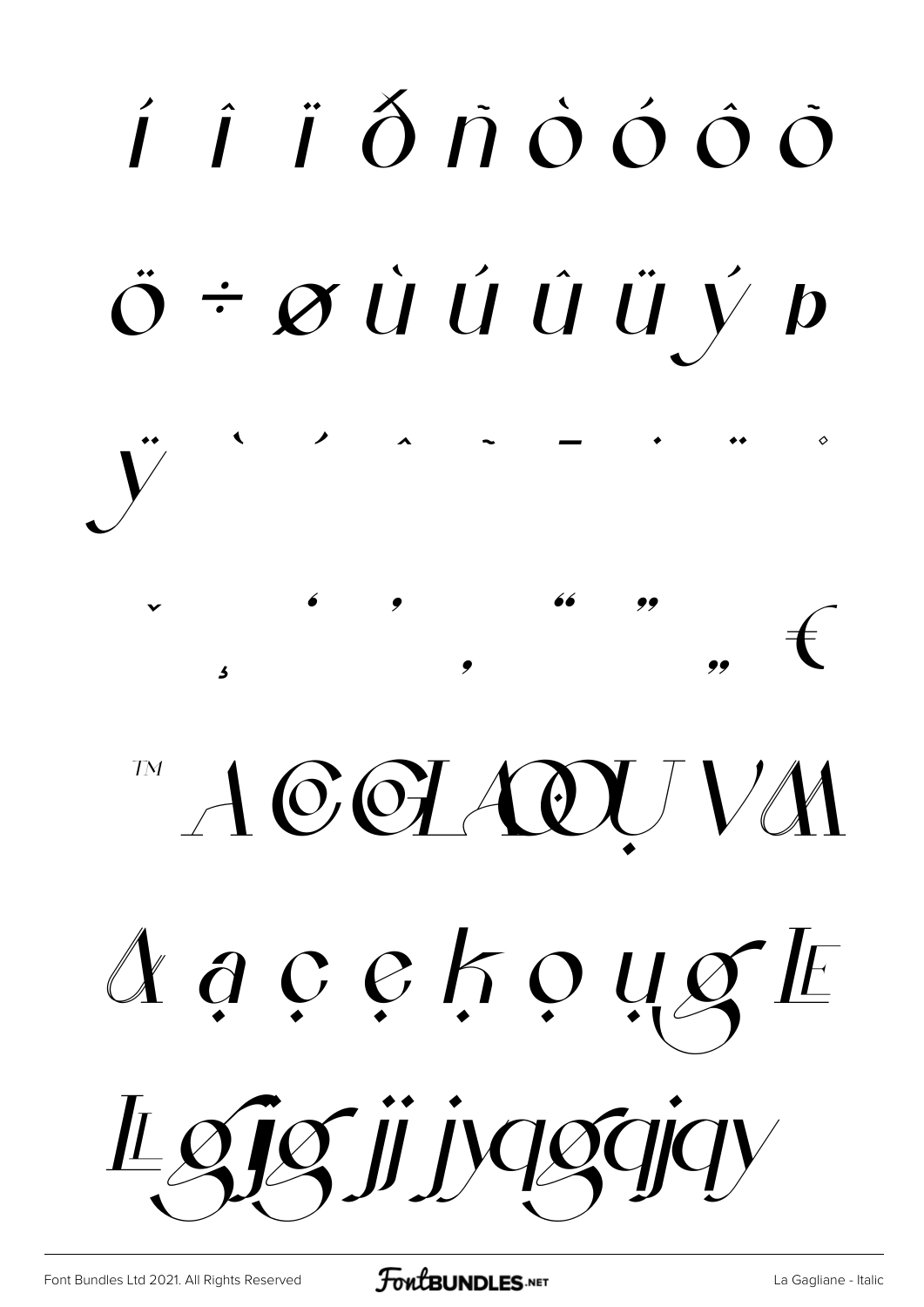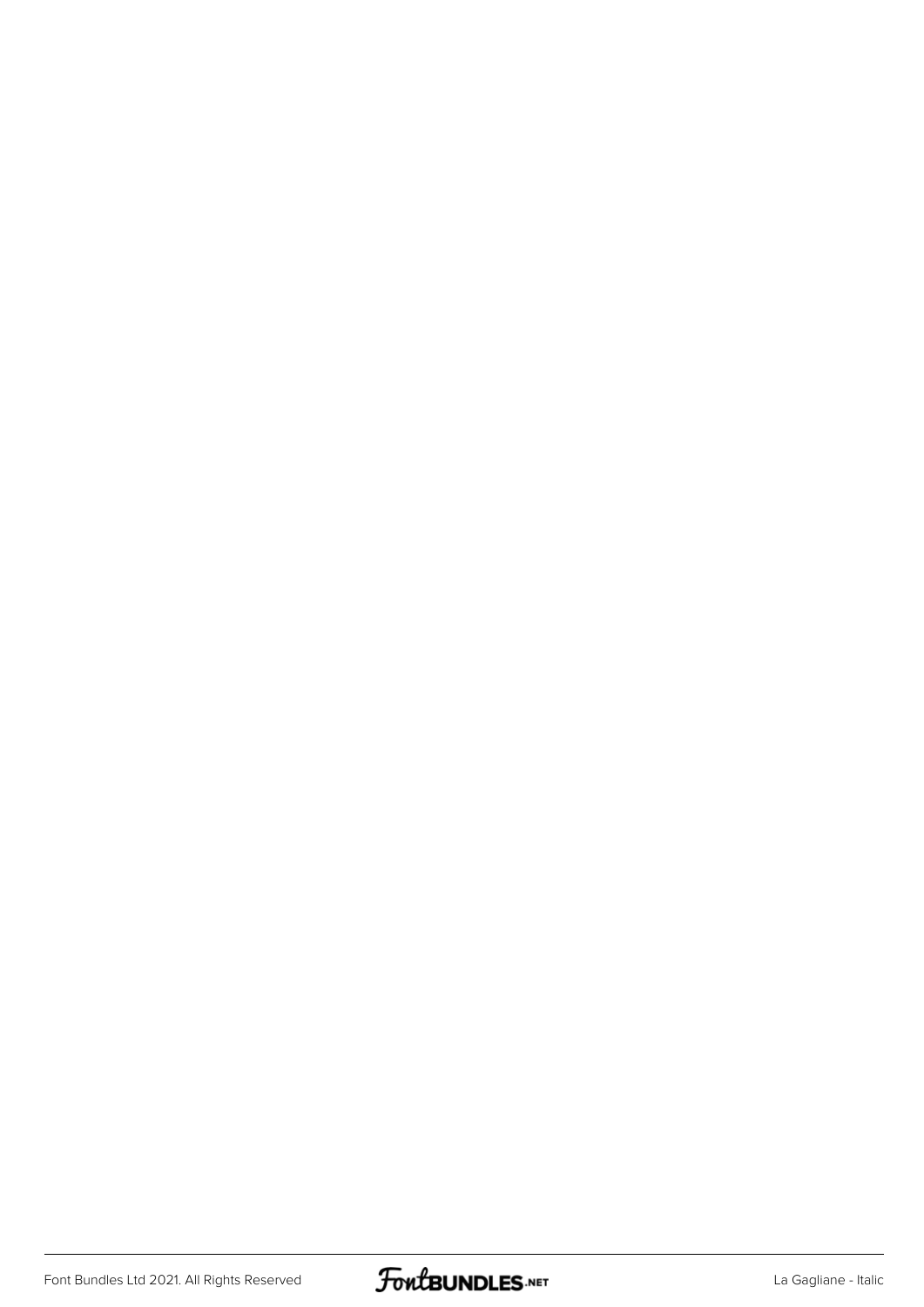

# abcdefghijklm

### **Numbers**

0123456789

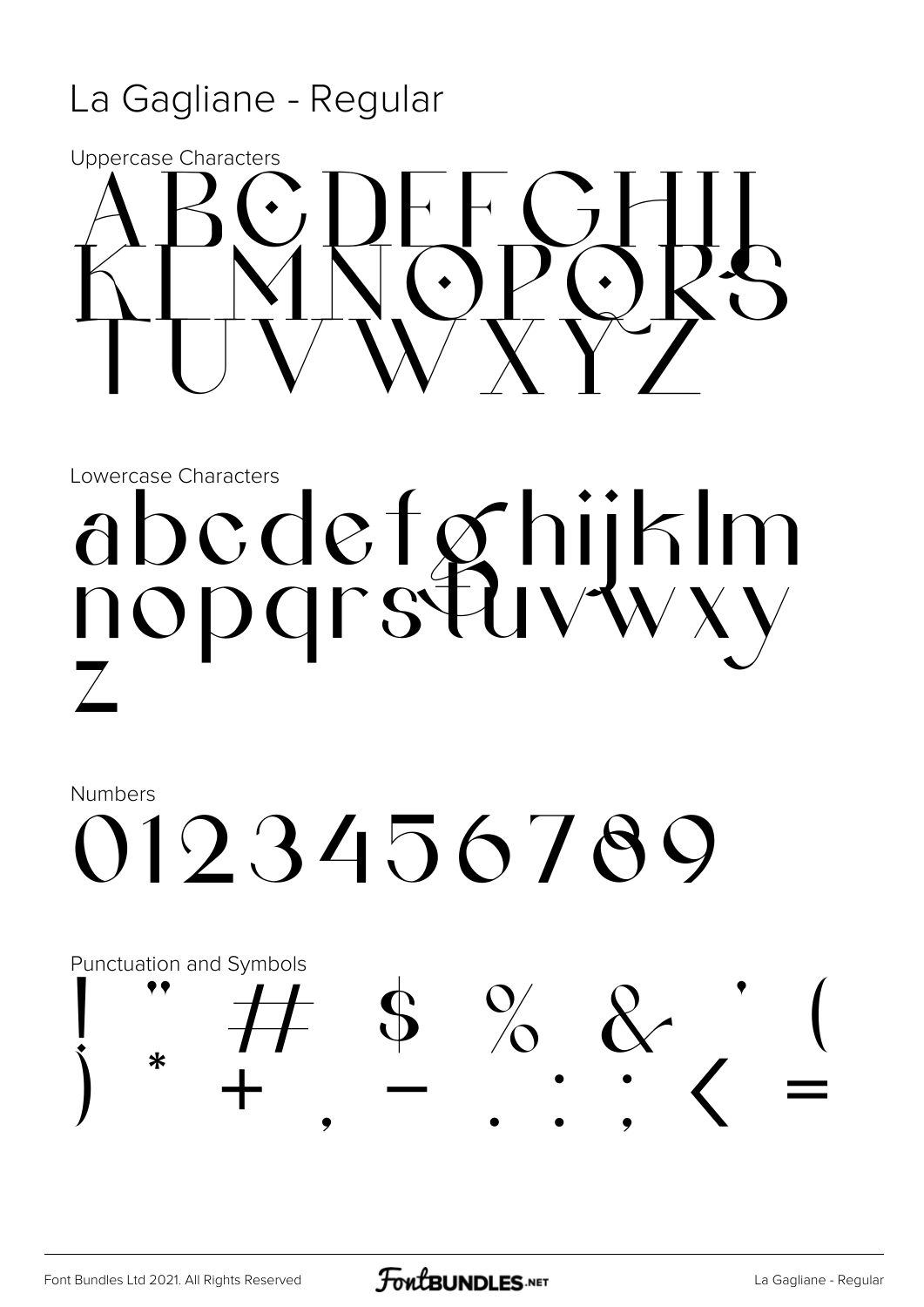

All Other Glyphs

## ÀÁÂÃÄÅÆGÈ FFFIIIFN ÛÜÝÞß à á â â äåæçèéê i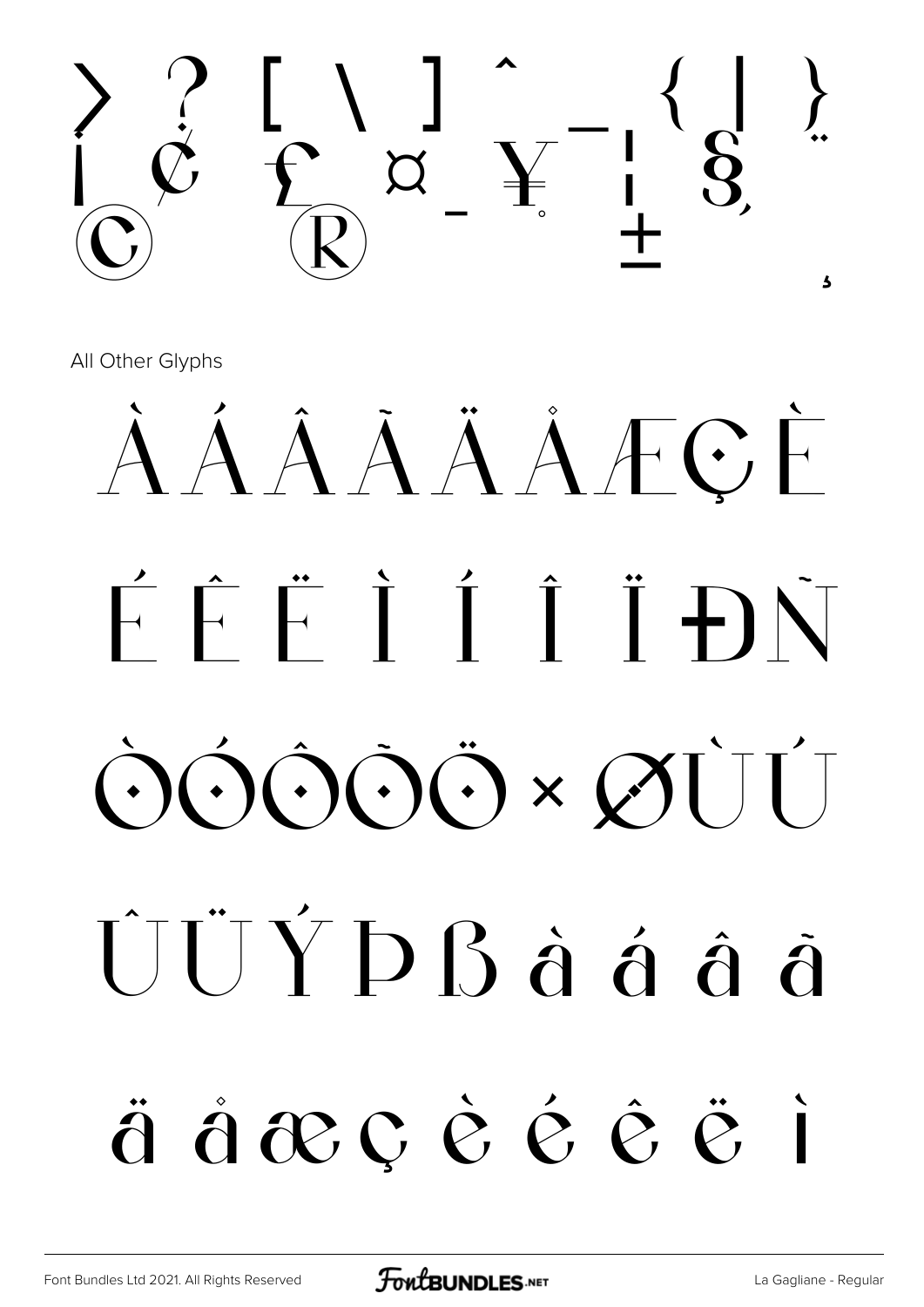## IIÏŎŇÒŎŎ ÷ øù ú û ü ý  $\mathbf b$  $\overline{\mathbf{A}}$ A C G L AQUIVA **TM** AaçehougE **Aja ji jyqaqje**  $\frac{1}{\sqrt{1-\frac{1}{2}}}$

**FoutBUNDLES**.NET